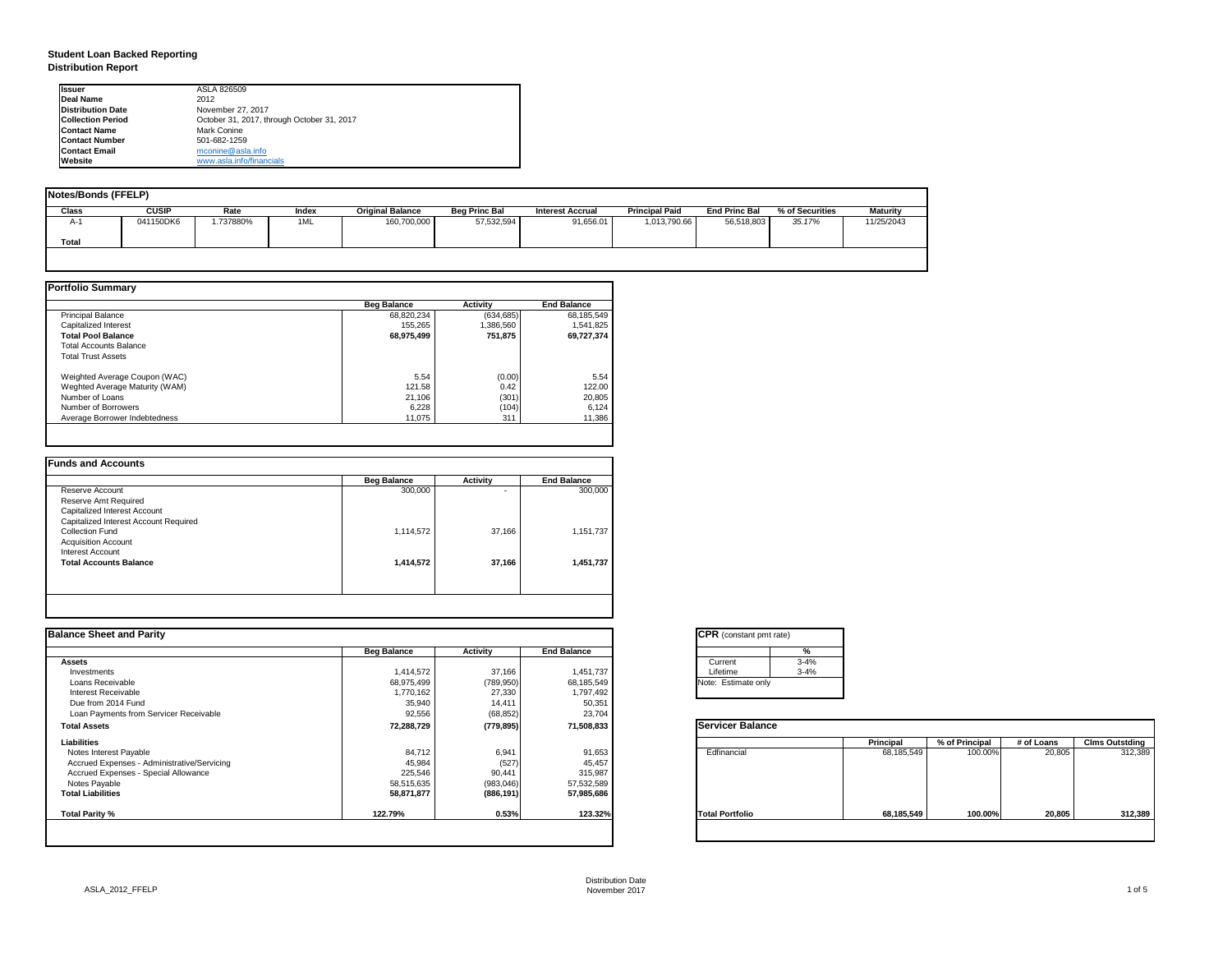## **Student Loan Backed Reporting Distribution Report**

|                           |                  | # of Loans    |                  | <b>Principal</b> | % of Principal   |               | <b>WAC</b>       |               | <b>WARM</b>      |               |
|---------------------------|------------------|---------------|------------------|------------------|------------------|---------------|------------------|---------------|------------------|---------------|
|                           | <b>Beginning</b> | <b>Ending</b> | <b>Beginning</b> | <b>Ending</b>    | <b>Beginning</b> | <b>Ending</b> | <b>Beginning</b> | <b>Ending</b> | <b>Beginning</b> | <b>Ending</b> |
| In School                 | 88               | 83            | 299,920          | 285,435          | 0.43%            | 0.42%         | 5.78             | 5.68          | 119.31           | 119.67        |
| Grace                     | 40               | 38            | 141,566          | 136,556          | 0.21%            | 0.20%         | 5.30             | 5.53          | 119.21           | 118.41        |
| Repayment                 |                  |               |                  |                  |                  |               |                  |               |                  |               |
| Current                   | 13,201           | 12,837        | 39,572,152       | 38,373,384       | 57.37%           | 56.28%        | 5.64             | 5.64          | 127.98           | 129.69        |
| 31-60 Days Delinquent     | 1,715            | 680           | 6,890,761        | 2,647,074        | 9.99%            | 3.88%         | 5.70             | 5.68          | 119.92           | 119.67        |
| 61-90 Days Delinquent     | 269              | 1,380         | 967,253          | 5,784,158        | 1.40%            | 8.48%         | 5.67             | 5.71          | 126.25           | 119.73        |
| 91-120 Days Delingent     | 208              | 179           | 760,485          | 668,620          | 1.10%            | 0.98%         | 5.64             | 5.67          | 117.70           | 128.05        |
| 121-180 Days Delinquent   | 301              | 319           | 1,053,535        | 1,147,034        | 1.53%            | 1.68%         | 5.67             | 5.69          | 113.08           | 119.12        |
| 181-270 Days Delinquent   | 236              | 288           | 918,112          | 1,030,243        | 1.33%            | 1.51%         | 5.61             | 5.48          | 129.14           | 122.74        |
| 271+ Days Delinquent      | 113              | 64            | 348,351          | 235,235          | 0.51%            | 0.34%         | 5.96             | 6.19          | 109.41           | 109.70        |
| <b>Total Repayment</b>    | 16,043           | 15,747        | 50,510,648       | 49,885,748       | 73.23%           | 73.16%        | 5.65             | 5.65          | 126.27           | 127.50        |
| Forbearance               | 2,366            | 2,625         | 9,114,995        | 10,040,315       | 13.21%           | 14.72%        | 5.68             | 5.70          | 120.90           | 117.26        |
| Deferment                 | 2,467            | 2,214         | 8,550,161        | 7,540,936        | 12.40%           | 11.06%        | 5.70             | 5.68          | 116.96           | 117.88        |
| <b>Claims in Progress</b> | 102              | 95            | 358,209          | 280,270          | 0.52%            | 0.41%         | 5.99             | 5.57          | 113.21           | 100.47        |
| <b>Claims Denied</b>      |                  |               |                  | 16,289           |                  | 0.02%         |                  | 6.80          |                  | 91.00         |
| <b>Total Portfolio</b>    | 21,106           | 20,805        | 68,975,499       | 68,185,549       | 100.00%          | 100.00%       | 5.66             | 5.66          | 124.30           | 124.76        |

|                                     |                  | # of Loans    |                  | <b>Principal</b><br>% of Principal |           |               | <b>WAC</b>       |        | <b>WARM</b>      |        |
|-------------------------------------|------------------|---------------|------------------|------------------------------------|-----------|---------------|------------------|--------|------------------|--------|
|                                     | <b>Beginning</b> | <b>Ending</b> | <b>Beginning</b> | <b>Ending</b>                      | Beginning | <b>Ending</b> | <b>Beginning</b> | Ending | <b>Beginning</b> | Ending |
| Current                             | 13,201           | 12,837        | 39,572,152       | 38,373,384                         | 78.34%    | 76.92%        | 5.64             | 5.64   | 127.98           | 129.69 |
| 31-60 Days Delinquent               | 1,715            | 680           | 6,890,761        | 2,647,074                          | 13.64%    | 5.31%         | 5.70             | 5.68   | 119.92           | 119.67 |
| 61-90 Days Delinquent               | 269              | 1,380         | 967,253          | 5,784,158                          | 1.91%     | 11.59%        | 5.67             | 5.71   | 126.25           | 119.73 |
| 91-120 Days Delingent               | 208              | 179           | 760,485          | 668,620                            | 1.51%     | 1.34%         | 5.64             | 5.67   | 117.70           | 128.05 |
| 121-180 Days Delinquent             | 301              | 319           | 1,053,535        | 1,147,034                          | 2.09%     | 2.30%         | 5.67             | 5.69   | 113.08           | 119.12 |
| 181-270 Days Delinquent             | 236              | 288           | 918,112          | 1,030,243                          | 1.82%     | 2.07%         | 5.61             | 5.48   | 129.14           | 122.74 |
| 271+ Days Delinguent                | 113              | 64            | 348,351          | 235,235                            | 0.69%     | 0.47%         | 5.96             | 6.19   | 109.41           | 109.70 |
| <b>Total Portfolio in Repayment</b> | 16,043           | 15,747        | 50,510,648       | 49,885,748                         | 100.00%   | 100.00%       | 5.65             | 5.65   | 126.27           | 127.50 |

| <b>Portfolio by Loan Type</b>         |                  |               |                  |               |                  |               |                  |        |                  |        |  |
|---------------------------------------|------------------|---------------|------------------|---------------|------------------|---------------|------------------|--------|------------------|--------|--|
|                                       | # of Loans       |               | <b>Principal</b> |               | % of Principal   |               | <b>WAC</b>       |        | WARM             |        |  |
|                                       | <b>Beginning</b> | <b>Ending</b> | <b>Beginning</b> | <b>Ending</b> | <b>Beginning</b> | <b>Ending</b> | <b>Beginning</b> | Ending | <b>Beginning</b> | Ending |  |
| <b>Subsidized Consolidation Loans</b> |                  |               |                  |               |                  |               |                  |        |                  |        |  |
| Unsubsidized Consolidation Loans      |                  |               |                  |               |                  |               |                  |        |                  |        |  |
| <b>Subsidized Stafford Loans</b>      | 11,883           | 11,724        | 31,386,361       | 30,996,843    | 45.50%           | 45.46%        | 5.53             | 5.53   | 117.36           | 117.43 |  |
| <b>Unsubsidized Stafford Loans</b>    | 8,814            | 8,691         | 35,698,334       | 35,319,143    | 51.76%           | 51.80%        | 5.65             | 5.65   | 131.26           | 131.76 |  |
| PLUS/GradPLUS Loans                   | 409              | 390           | 1,890,804        | 1,869,562     | 2.74%            | 2.74%         | 8.08             | 8.09   | 108.01           | 114.02 |  |
| <b>SLS Loans</b>                      |                  |               |                  |               |                  |               |                  |        |                  |        |  |
| <b>Total Portfolio</b>                | 21,106           | 20,805        | 68,975,499       | 68,185,549    | 100.00%          | 100.00%       | 5.66             | 5.66   | 124.30           | 124.76 |  |

|                                            |                  | # of Loans    |                  | % of Principal<br><b>Principal</b> |                  |               |                  | <b>WAC</b>    | <b>WARM</b>      |               |
|--------------------------------------------|------------------|---------------|------------------|------------------------------------|------------------|---------------|------------------|---------------|------------------|---------------|
|                                            | <b>Beginning</b> | <b>Ending</b> | <b>Beginning</b> | Ending                             | <b>Beginning</b> | <b>Ending</b> | <b>Beginning</b> | <b>Ending</b> | <b>Beginning</b> | <b>Ending</b> |
| Graduate / 4-Year Loans                    | 16,349           | 16,098        | 55,377,590       | 54,697,028                         | 80.29%           | 80.22%        | 5.66             | 5.65          | 124.70           | 125.26        |
| 2-Year Loans                               | 4,391            | 4,347         | 12,738,152       | 12,646,615                         | 18.47%           | 18.55%        | 5.69             | 5.69          | 123.26           | 123.27        |
| Proprietary / Technical / Vocational Loans | 366              | 360           | 859,756          | 841,906                            | 1.25%            | 1.23%         | 5.69             | 5.67          | 113.51           | 114.43        |
| Unknown (Consolidation) Loans              |                  |               |                  |                                    |                  |               |                  |               |                  |               |
| <b>Other Loans</b>                         |                  |               |                  |                                    |                  |               |                  |               |                  |               |
| <b>Total Portfolio</b>                     | 21,106           | 20,805        | 68,975,499       | 68,185,549                         | 100.00%          | 100.00%       | 5.66             | 5.66          | 124.30           | 124.76        |

| <b>Portfolio Indices</b> |                  |               |                  |               |                  |               |  |
|--------------------------|------------------|---------------|------------------|---------------|------------------|---------------|--|
|                          | # of Loans       |               | <b>Principal</b> |               | % of Principal   |               |  |
|                          | <b>Beginning</b> | <b>Ending</b> | <b>Beginning</b> | <b>Ending</b> | <b>Beginning</b> | <b>Ending</b> |  |
| <b>Fixed Loans</b>       | 12,450           | 12,271        | 45,861,915       | 45,319,366    | 66.49%           | 66.46%        |  |
| Variable Loans           | 8,656            | 8,534         | 23,113,584       | 22,866,182    | 33.51%           | 33.54%        |  |
| T-Bill Loans             | 8,656            | 8,534         | 23,113,584       | 22,866,182    | 33.51%           | 33.54%        |  |
| <b>CMT Loans</b>         |                  |               |                  |               |                  |               |  |
| <b>Total Portfolio</b>   | 21,106           | 20,805        | 68,975,499       | 68,185,549    | 100.00%          | 100.00%       |  |
|                          |                  |               |                  |               |                  |               |  |
|                          |                  |               |                  |               |                  |               |  |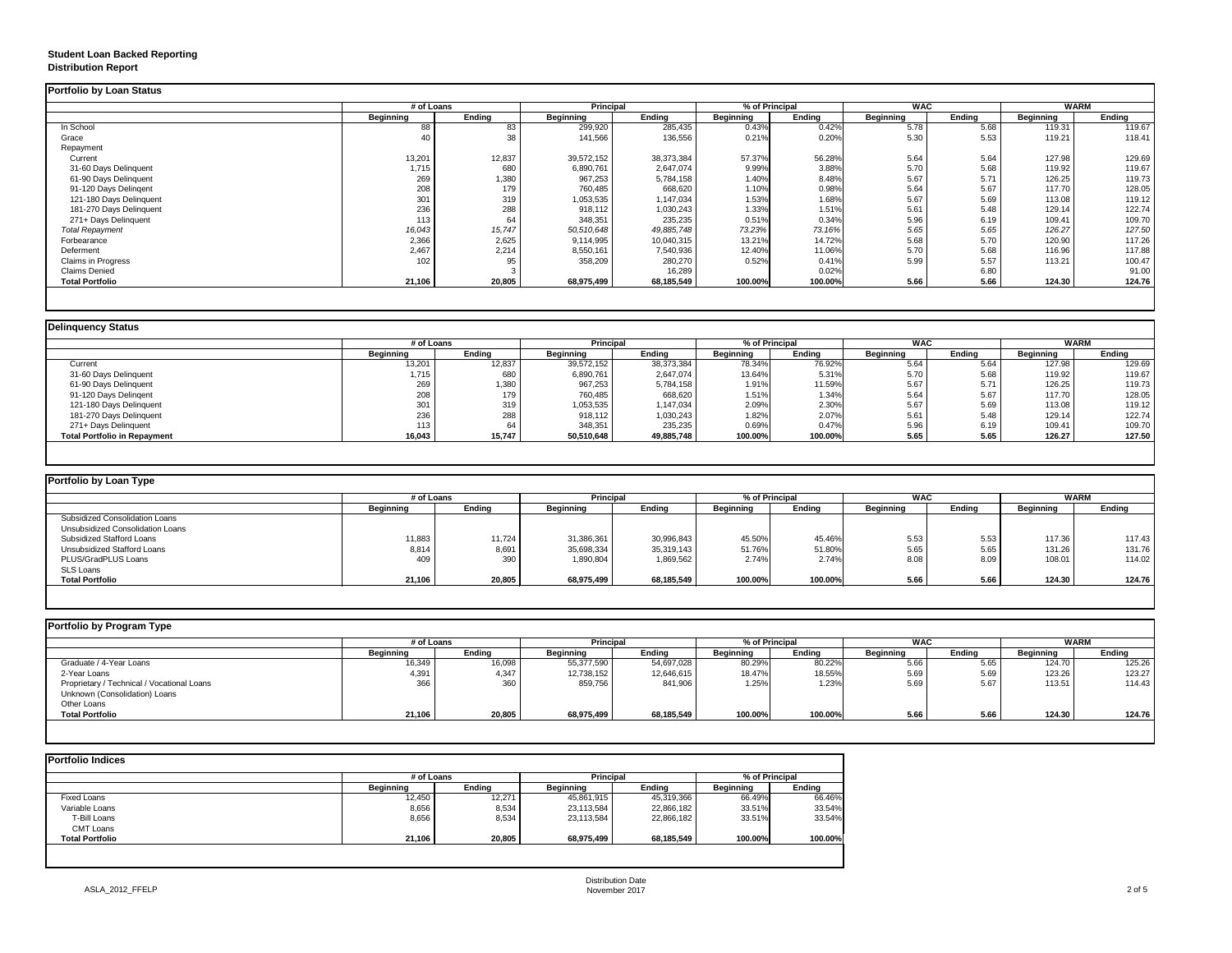**Distribution Date** November 27, 2017<br> **Collection Period** Collection Certic Collection Decision News Apple 2017, through October 1, 2017, through Octob October 1, 2017, through October 31, 2017

## **Collection Activity**

| <b>Collection Account</b>                                                                    | as of 10/31/2017 |
|----------------------------------------------------------------------------------------------|------------------|
| Beginning Balance - October 1, 2017                                                          | 1,114,572        |
| <b>Collection Amount Received</b>                                                            | 1,150,890        |
| <b>Recoveries</b>                                                                            |                  |
| Reserve Account                                                                              |                  |
| <b>Excess of Required Reserve Account</b>                                                    | 160              |
| Interest on Investment Earnings                                                              | 686              |
| Capitalized Interest Account (after a stepdown or release date)                              |                  |
| <b>Acquisition Account</b>                                                                   |                  |
| Payments from Guarantor                                                                      |                  |
| Transfer from 2010 Collection Fund for correction of error                                   |                  |
| <b>Required Repurchases</b>                                                                  |                  |
| Special Allowance Payable to Department of Education                                         |                  |
| <b>Consolidation Rebate Fees</b>                                                             |                  |
| Rating Agency Surveillance Fees                                                              |                  |
| Principal payments, interest payments, administration fees, servicing fees, and trustee fees | (1, 114, 572)    |
| Other Amounts Received in Collection                                                         |                  |
| <b>Total Available Funds</b>                                                                 | 1,151,737        |

| <b>Fees Due for Current Period</b>                                          | as of 10/31/2017 |
|-----------------------------------------------------------------------------|------------------|
| <b>Indenture Trustee Fees</b>                                               | 833.33           |
| <b>Servicing Fees</b>                                                       | 39,775           |
| <b>Administration Fees</b>                                                  | 5,682            |
| Late Fees                                                                   |                  |
| <b>Other Fees</b>                                                           |                  |
| <b>Total Fees</b>                                                           | 46,290.33        |
|                                                                             |                  |
| <b>Cumulative Default Rate</b>                                              | as of 10/31/2017 |
| Current Period Defaults (\$)                                                | 104,627.16       |
| Cumulative Defaults (\$)                                                    | 35,643,543.28    |
| Cumulative Default (% of original pool balance)                             | 22.20%           |
| Cumulative Default (% of cumulative entered repayment balance) <sup>a</sup> | 52.60%           |
| Current Period Payments (Recoveries) from Guarantor (\$)                    | 269,417.55       |
| Current Period Borrower Recoveries (\$)                                     | n/a              |
| Cumulative Recoveries (\$) <sup>b</sup>                                     | \$33,594,175.20  |
| <b>Cumulative Recovery Rate (%)</b>                                         | 94.25%           |
| <b>Cumulative Net Loss Rate (%)</b>                                         | 1.28%            |

### **Servicer Reject Rate (FFELP) (%) Cumulative Servicer Reject Rate (FFELP) (%)**

*a) Repayment balance includes all repayment loans with the exception of balances in claim status*

*b) Cumulative Recoveries includes 97% of claims in progress balances*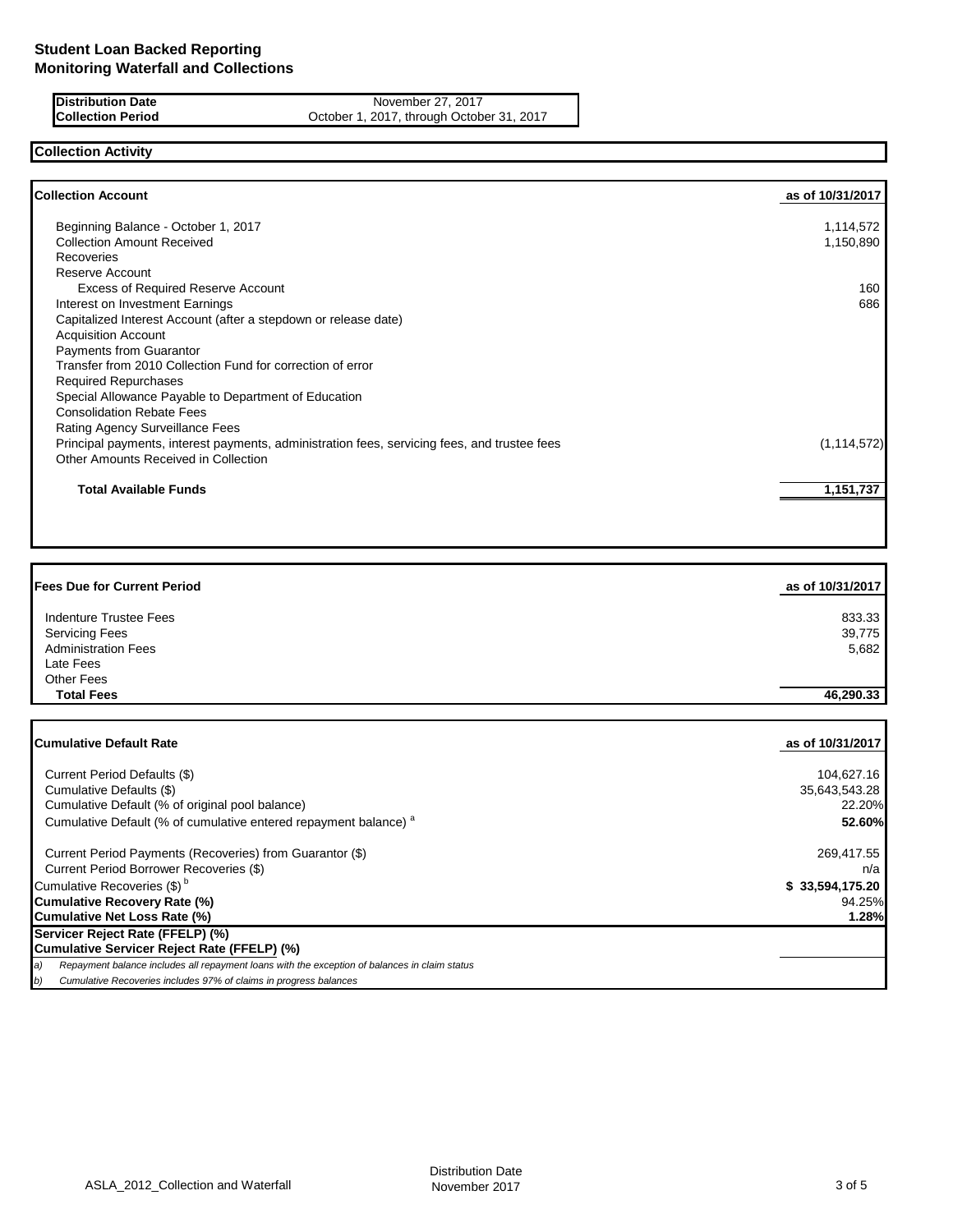# **Waterfall Activity**

| <b>Waterfall for Distribution</b>                                                         | <b>Amount Due</b> | <b>Amount Remaining</b> |
|-------------------------------------------------------------------------------------------|-------------------|-------------------------|
| <b>Total Available Funds</b>                                                              |                   | 1,151,737               |
| First: Payments under any Joint Sharing Agreement                                         |                   |                         |
| <b>Second: Trustee Fees</b>                                                               | 833.33            | 1,150,904               |
| Third: Servicing Fees and Backup Servicing Fees                                           | 39,775            | 1,111,129               |
| <b>Fourth: Administration Fees</b>                                                        | 5,682             | 1,105,447               |
| Fifth: Noteholder Interest                                                                | 91,656            | 1,013,791               |
| Sixth: Reinstate the balance of the Reserve Fund up to the Specified Reserve Fund Balance |                   |                         |
| Seventh: Noteholder Principal, until paid in full                                         | 1,013,791         | 0                       |
|                                                                                           |                   |                         |
|                                                                                           |                   |                         |

| <b>Principal and Interest Distributions</b> | Class A-1    |
|---------------------------------------------|--------------|
|                                             |              |
| Monthly Interest Due                        | 91,656.01    |
| Monthly Interest Paid                       | 91,656.01    |
| Interest Shortfall                          |              |
| Interest Carryover Due                      |              |
| Interest Carryover Paid                     |              |
| <b>Interest Carryover</b>                   |              |
| Monthly Principal Distribution Amount       | 1,013,790.66 |
| Monthly Principal Paid                      | 1,013,790.66 |
| Shortfall                                   |              |
| <b>Total Distribution Amount</b>            | 1,105,446.67 |
|                                             |              |

Π